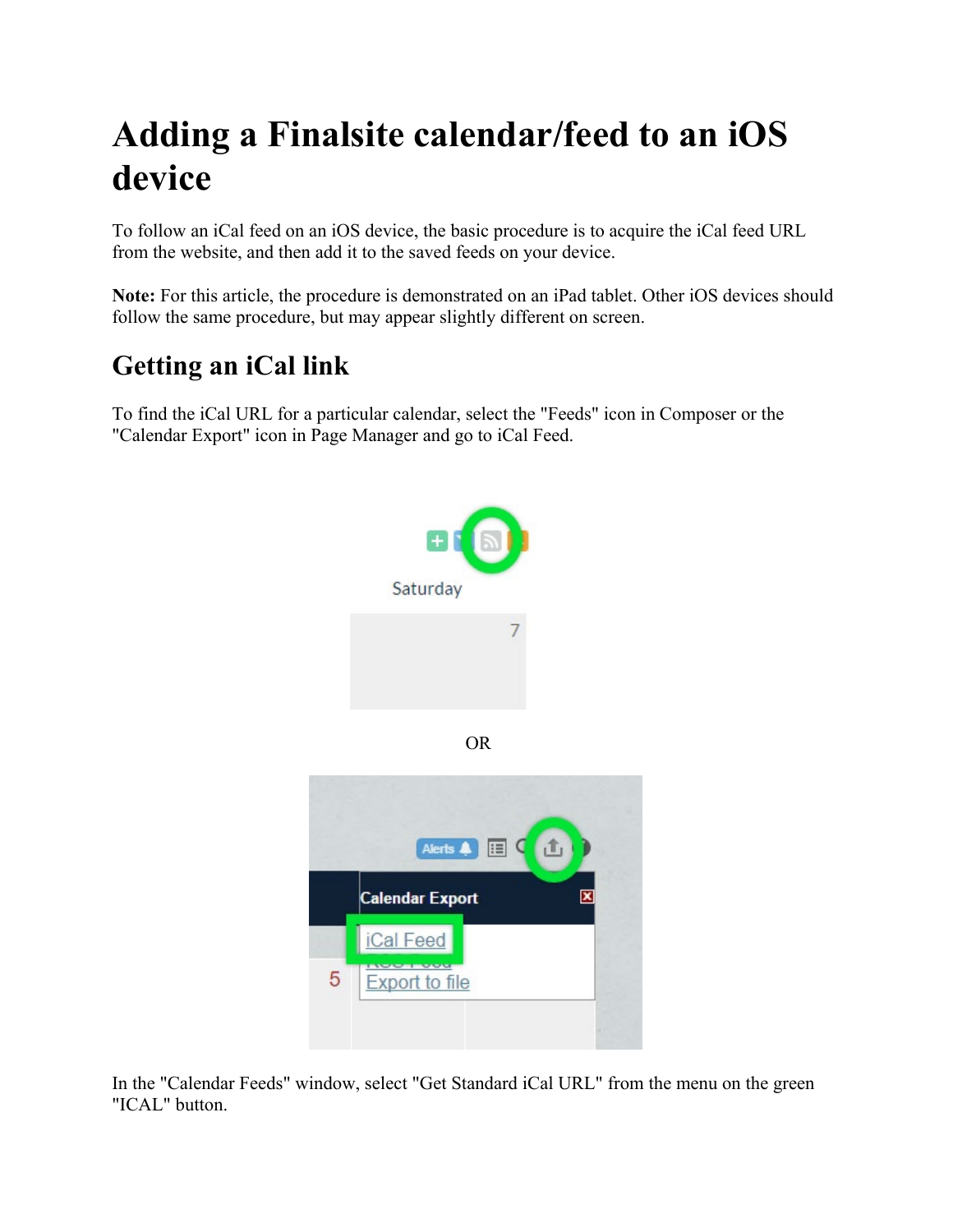

[\\*Please note Get Google iCal URL is no longer an option. Please see this article for additional](https://www.finalsite.com/blog/p/%7Epost/add-to-google-calendar-feature-20161201)  [information.](https://www.finalsite.com/blog/p/%7Epost/add-to-google-calendar-feature-20161201)

If you perform this step on your iOS device, then you can long-press this URL to "Select All" and copy it to the clipboard. If you cannot perform this step on your device, obtain the link on your computer, email or text the URL to your mobile device, and then copy the URL on your device.

In either case, you should end up with the iCal feed URL on your clipboard. (If you email the feed URL to yourself, you may be able to simply tap on the link to subscribe to the calendar feed; if that works, skip the steps below.)

## **Adding an iCal subscription to your device**

Once you have copied the feed URL, add it to your mobile device in the "Settings" menu to automatically track any updates to the calendar. To add a calendar feed to your iOS device, start in the Settings app.

Go to the menu item labeled "Accounts and Passwords."

On the list of account types, select "Add Account" at the bottom.

Then select "Other" followed by "Add Subscribed Calendar."